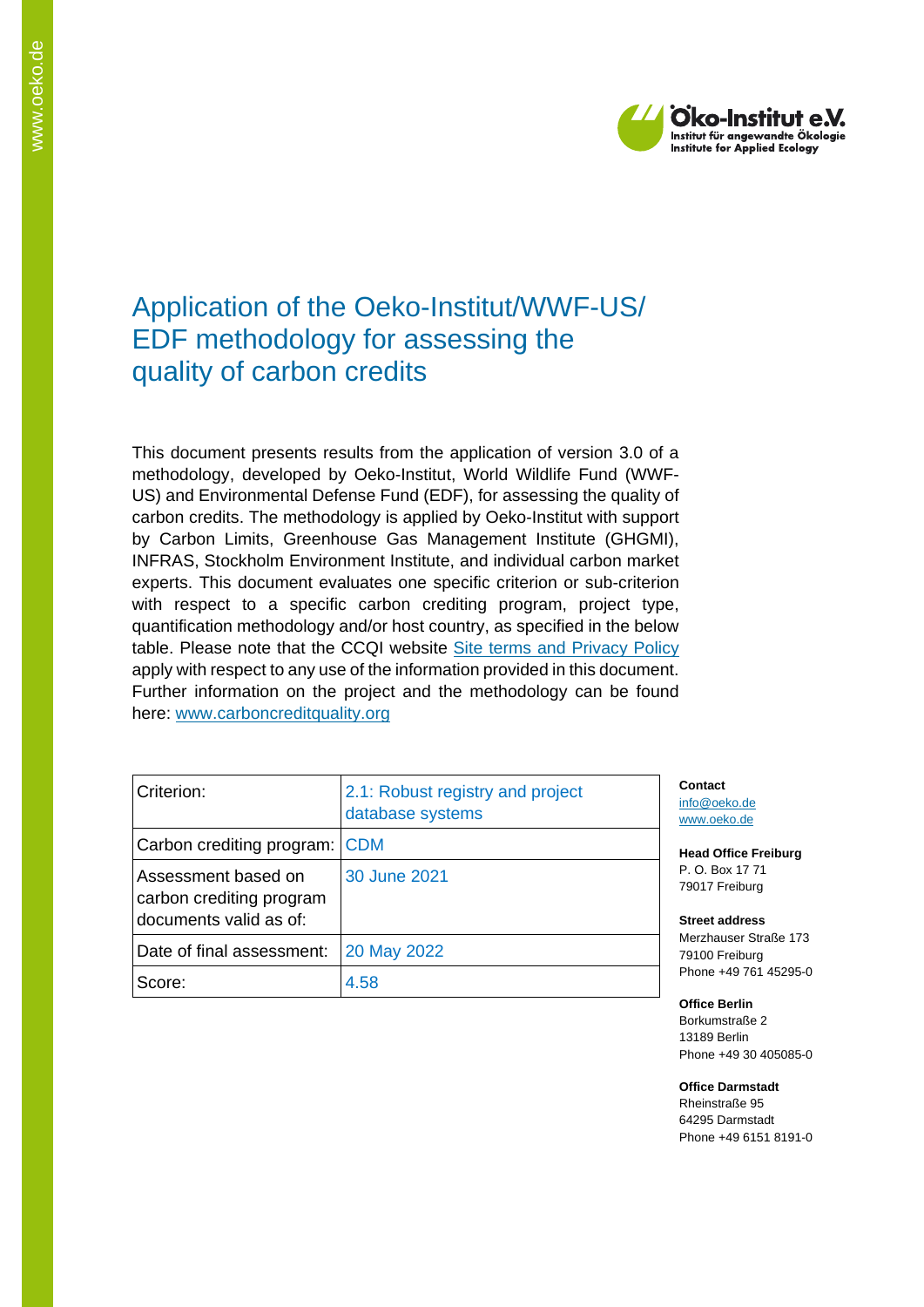# **Assessment**

# **Indicator 2.1.1.**

# **Relevant scoring methodology provisions**

"The registry is capable of securely effectuating the issuance, transfer, and cancellation of carbon credits."

# **Information sources considered**

1 Data exchange standards for registry systems under the Kyoto Protocol. Technical specifications (Version 1.1.10). 24 April 2013. [https://unfccc.int/files/kyoto\\_protocol/registry\\_systems/application/pdf/des\\_full\\_v1.1.10.pdf](https://unfccc.int/files/kyoto_protocol/registry_systems/application/pdf/des_full_v1.1.10.pdf)

# **Relevant carbon crediting program provisions**

None.

# **Assessment outcome**

Yes (1 Point).

# **Justification of assessment**

There is no way for the project team to independently assess the security of the registry. No issues relating to a lack of security of the registry have been reported. The indicator is therefore considered to be fulfilled.

# **Indicator 2.1.2**

#### **Relevant scoring methodology provisions**

"The registry tags each carbon credit with a unique identifier (e.g., serial number) and each carbon credit is clearly associated with a specific issuance."

# **Information sources considered**

1 UNFCCC Decision 3/CMP.1: Modalities and procedures for a clean development mechanism as defined in Article 12 of the Kyoto Protocol,<https://unfccc.int/documents/4252>

#### **Relevant carbon crediting program provisions**

- Provision 1 Source 1, Appendix D, paragraph 7: "Each CER shall have a unique serial number comprising the following elements:
	- (a) Commitment period: the commitment period for which the CER is issued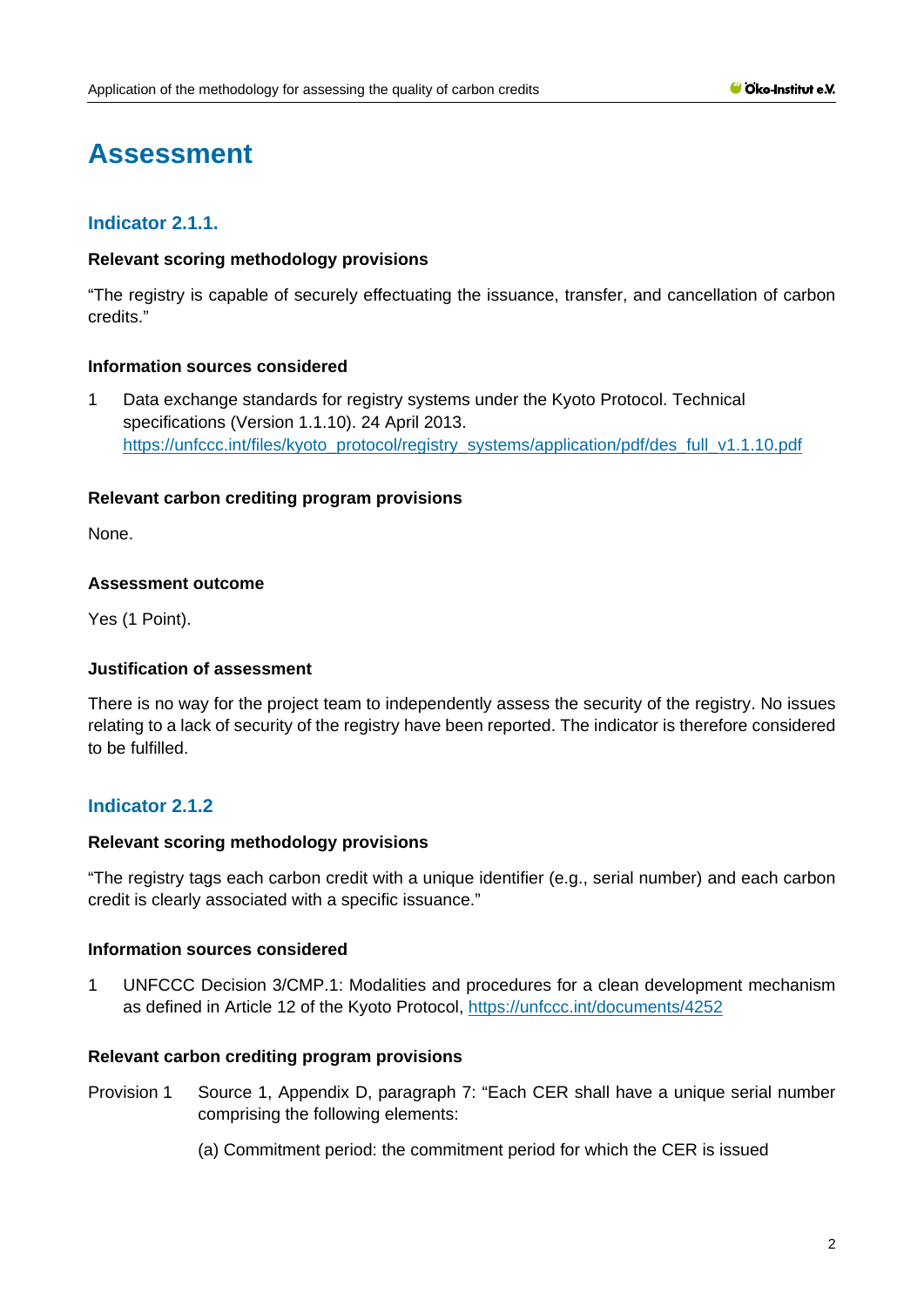(b) Party of origin: the Party which hosted the CDM project activity, using the twoletter country code defined by ISO 3166

(c) Type: this shall identify the unit as a CER

(d) Unit: a number unique to the CER for the identified commitment period and Party of origin

(e) Project identifier: a number unique to the CDM project activity for the Party of origin".

# **Assessment outcome**

Yes (1 Point).

# **Justification of assessment**

The above documentation specifies that the indicator is fulfilled.

# **Indicator 2.1.3**

#### **Relevant scoring methodology provisions**

"The program has established procedures to clearly identify the owner of a carbon credit, including which entities are entitled to request for the issuance, transfer or cancellation of a carbon credit."

#### **Information sources considered**

- 1 CDM project standard for project activities, Version 03.0, CDM-EB93-A04-STAN, available at <https://cdm.unfccc.int/Reference/Standards/index.html>
- 2 CDM project cycle procedures for project activities, Version 03.0, CDM-EB93-A06-PROC, available at<https://cdm.unfccc.int/Reference/Procedures/index.html>

#### **Relevant carbon crediting program provisions**

Provision 1 Source 1, section 7.11, paragraph 117: "The project participants shall define for the proposed CDM project activity their modalities of communication with the Board, and present them in a "Modalities of communication statement" (MoC statement), with the following content:

> (a) The title of the proposed CDM project activity (and UNFCCC reference number if available);

> (b) The date of submission of the MoC statement (to a DOE for inclusion in the request for registration or to the secretariat for changes after registration);

> (c) The designation of a focal point for each scope of authority, contact details and specimen signatures of the authorized signatories of each focal point entity;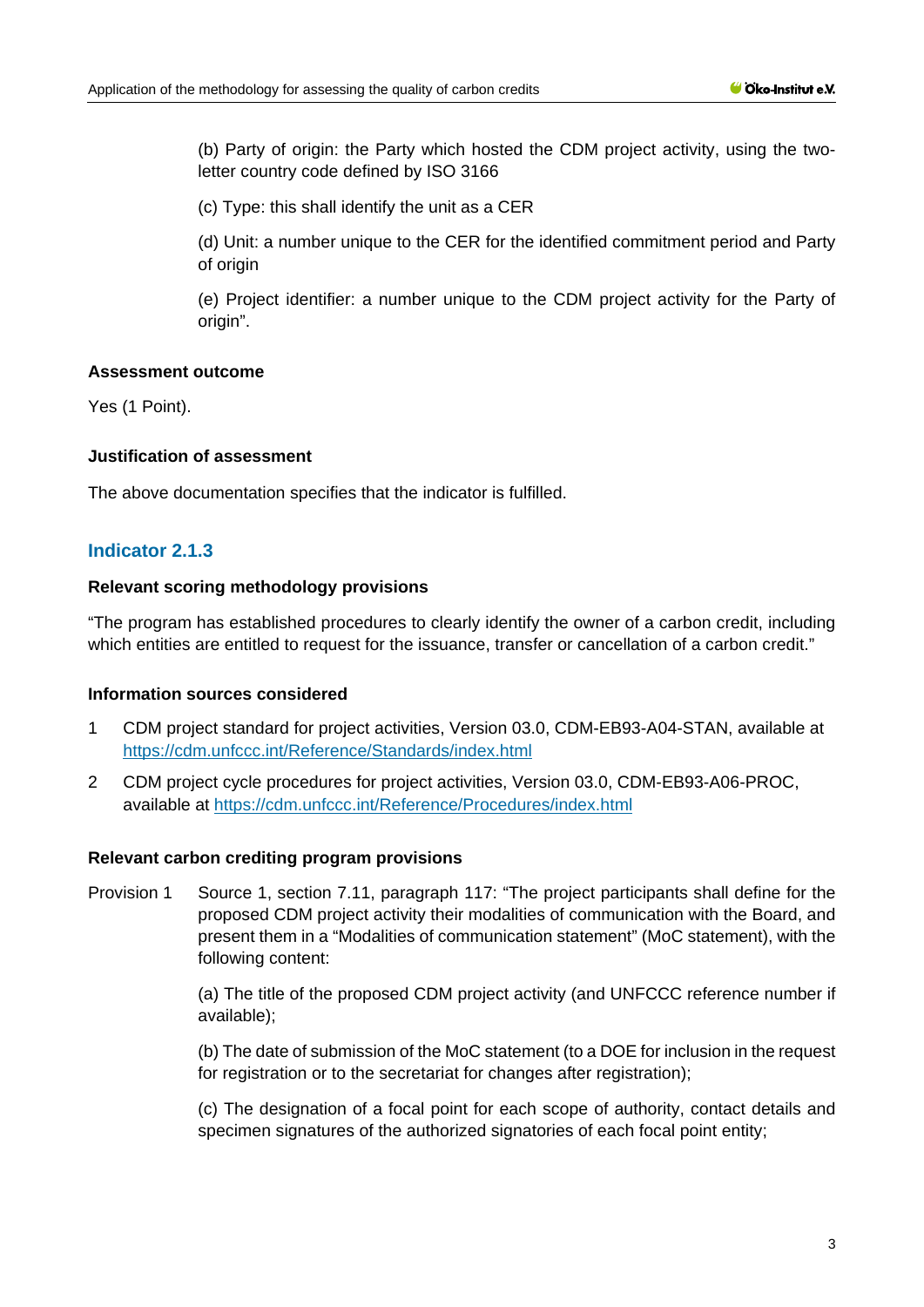(d) A list of all project participants, contact details and specimen signatures of their authorized signatories;

(e) The signature of an authorized signatory (electronic if available) of all project participants confirming their agreement with the MoC statement."

- Provision 2 Source 2, section 4.6, paragraph 42: "The project participants shall grant the focal points the authority to: (a) Communicate in relation to requests for forwarding of CERs to individual accounts of the project participants (scope (a)); and/or (b) Communicate in relation to requests for addition and/or voluntary withdrawal of the project participants and focal points, as well as changes to company names, legal status, contact details and specimen signatures (scope (b)); and/or (c) Communicate on all other project-related matters not covered by (a) or (b) above (scope (c))".
- Provision 3 Source 2, section 8.1.1, paragraph 199: "The DOE, after verifying that the monitored GHG emission reductions or net anthropogenic GHG removals were determined in accordance with all applicable requirements for implementation and monitoring in the "CDM project standard for programmes of activities", and certifying the quantity of CERs claimed in the monitoring report, by following the applicable provisions of the "CDM validation and verification standard for programmes of activities" and other applicable CDM rules and requirements, shall submit, through a dedicated interface on the UNFCCC CDM website, a request for issuance of CERs by using the "CDM programme of activities issuance request form (CDM-PoA-ISS-FORM) and all the required documents listed in the completeness check checklist for requests for issuance".

#### **Assessment outcome**

Yes (1 Point).

# **Justification of assessment**

The CDM requires project owners to designate a focal point when registering a project and clarify the authority of this focal point (Provision 1). The focal points are authorized to forward or cancel CERs (Provision 2), once their issuance has been requested by the DOE (Provision 3). The indicator is therefore fulfilled.

# **Indicator 2.1.4**

#### **Relevant scoring methodology provisions**

"The registry or project database system makes relevant information on carbon credits readily available to users and the public in a user-friendly format, including:

- a. The project to which the carbon credit was issued, including unique identifying information about the project
- b. The host country of the relevant project (i.e., the country where the project is implemented)
- c. Information on the status of the credit (e.g., cancelled or active)."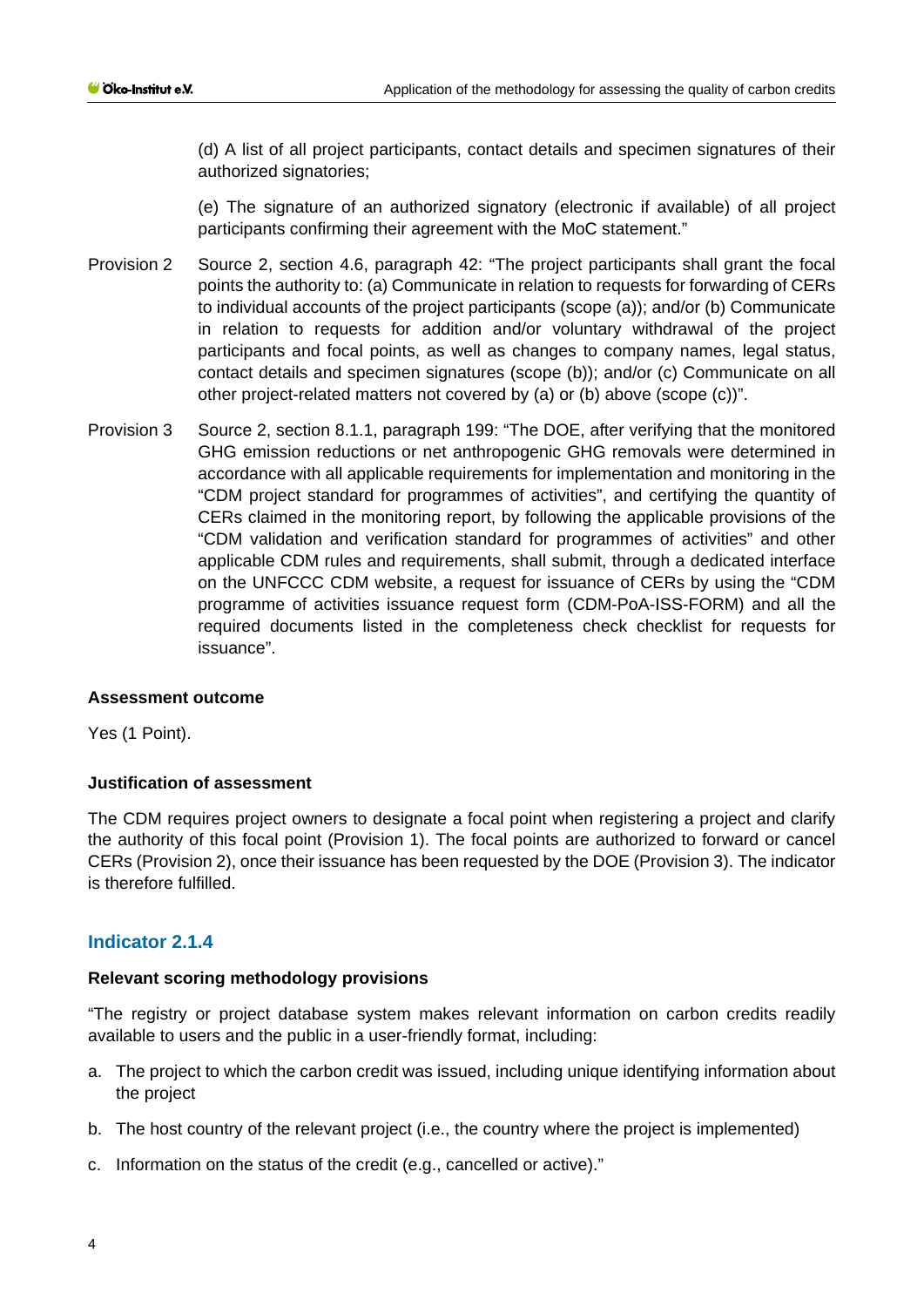# **Information sources considered**

1 UNFCCC Decision 3/CMP.1: Modalities and procedures for a clean development mechanism as defined in Article 12 of the Kyoto Protocol, Appendix D: Clean development mechanism registry requirements, available at<https://unfccc.int/documents/4252>

# **Relevant carbon crediting program provisions**

Provision 1 Source 1, Appendix D, paragraphs 7, 9, 11, 12: "7. Each CER shall have a unique serial number comprising the following elements:

(a) Commitment period: the commitment period for which the CER is issued

(b) Party of origin: the Party which hosted the CDM project activity, using the twoletter country code defined by ISO 3166

(c) Type: this shall identify the unit as a CER

(d) Unit: a number unique to the CER for the identified commitment period and Party of origin

(e) Project identifier: a number unique to the CDM project activity for the Party of origin […]

9. The CDM registry shall make non-confidential information publicly available and provide a publicly accessible user interface through the Internet that allows interested persons to query and view it. […]

11. The information referred to in paragraph 9 above shall include the following CDM project activity information, for each project identifier against which the CERs have been issued:

(a) Project name: a unique name for the CDM project activity

(b) Project location: the Party and town or region in which the CDM project activity is located

(c) Years of CER issuance: the years in which CERs have been issued as a result of the CDM project activity

(d) Operational entities: the operational entities involved in the validation, verification and certification of the CDM project activity

(e) Reports: downloadable electronic versions of documentation to be made publicly available in accordance with the provisions of the present annex.

12. The information referred to in paragraph 9 above shall include the following holding and transaction information relevant to the CDM registry, by serial number, for each calendar year (defined according to Greenwich Mean Time):

(a) The total quantity of CERs in each account at the beginning of the year

(b) The total quantity of CERs issued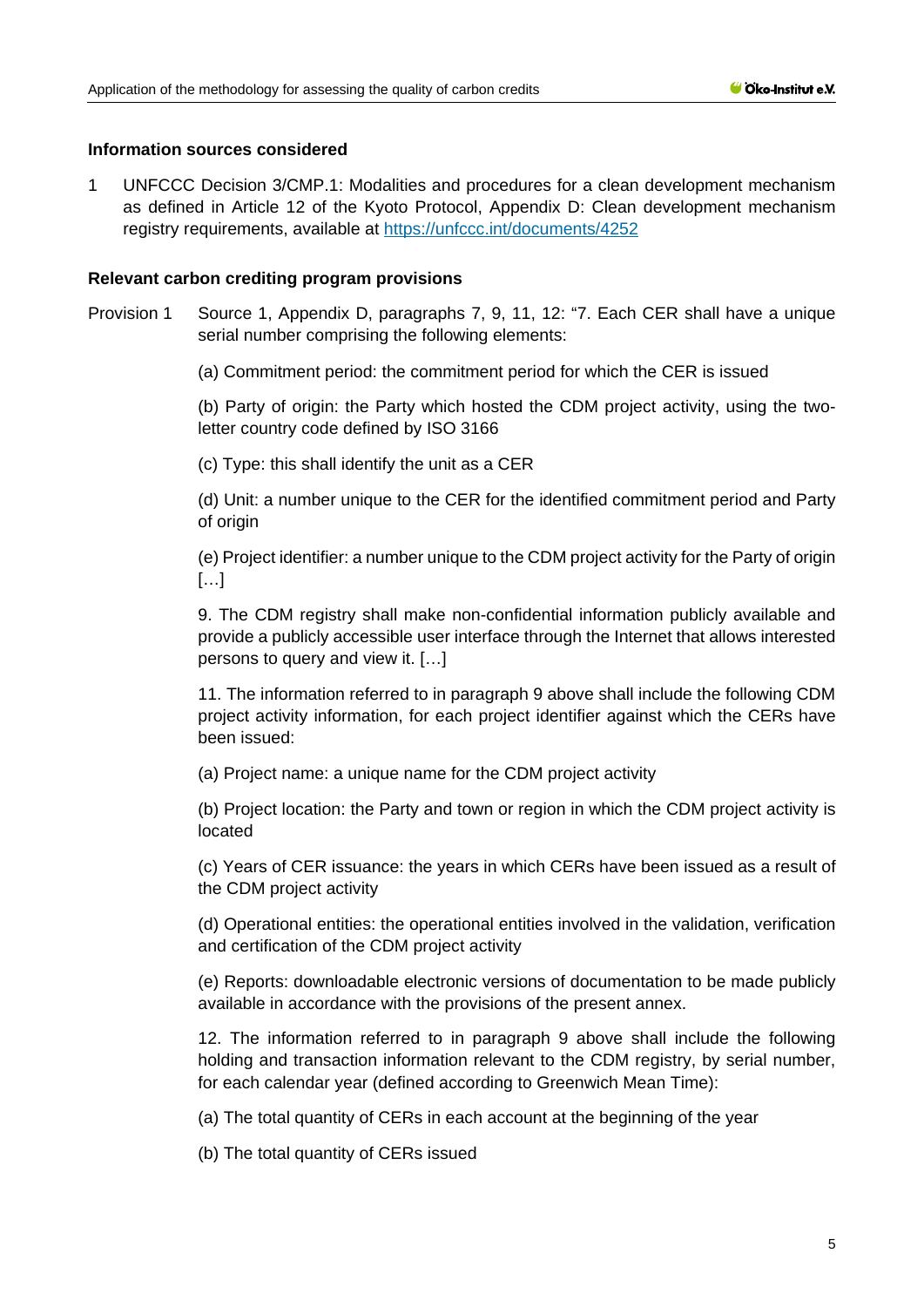(c) The total quantity of CERs transferred and the identity of the acquiring accounts and registries

(d) The total quantity of ERUs, CERs, AAUs and RMUs cancelled in accordance with paragraph 8 above

(e) Current holdings of CERs in each account".

# **Assessment outcome**

- a. Yes (1 Point)
- b. Yes (1 Point)
- c. Yes (0 Points)

# **Justification of assessment**

All issuances are publicly available at this website: [https://cdm.unfccc.int/Issuance/cers\\_iss.html.](https://cdm.unfccc.int/Issuance/cers_iss.html) Each issuance of a CERs has a block of serial numbers from which the project and the host country can immediately be identified (Provision 1). All issuances are also accessible through the project search. The provisions in paragraph 12 of Appendix D of decision 3/CMP.1 would, in principle, also allow identifying the status of each CER. In practice, however, this CMP requirement has never been implemented by the UNFCCC secretariat and the CDM Executive Board. Therefore, no point is awarded with regard to sub-paragraph (c).

# **Indicator 2.1.5**

#### **Relevant scoring methodology provisions**

"The program has established provisions that identify, or allow the public to identify, for each carbon credit, or each block of carbon credits, the period in which the emission reductions or removals occurred."

#### **Information sources considered**

- 1 Data exchange standards for registry systems under the Kyoto Protocol. Technical specifications (Version 1.1.10). 24 April 2013. [https://unfccc.int/files/kyoto\\_protocol/registry\\_systems/application/pdf/des\\_full\\_v1.1.10.pdf](https://unfccc.int/files/kyoto_protocol/registry_systems/application/pdf/des_full_v1.1.10.pdf)
- 2 CDM project activity issuance request form, Version 06.0, available at: [https://cdm.unfccc.int/Reference/PDDs\\_Forms/index.html](https://cdm.unfccc.int/Reference/PDDs_Forms/index.html)

#### **Relevant carbon crediting program provisions**

Provision 1 Source 2, page 1: "Monitoring period covered by the monitoring report: (Start date – end date: dd/mm/yyyy – dd/mm/yyyy)"

#### **Assessment outcome**

Yes (1 Point).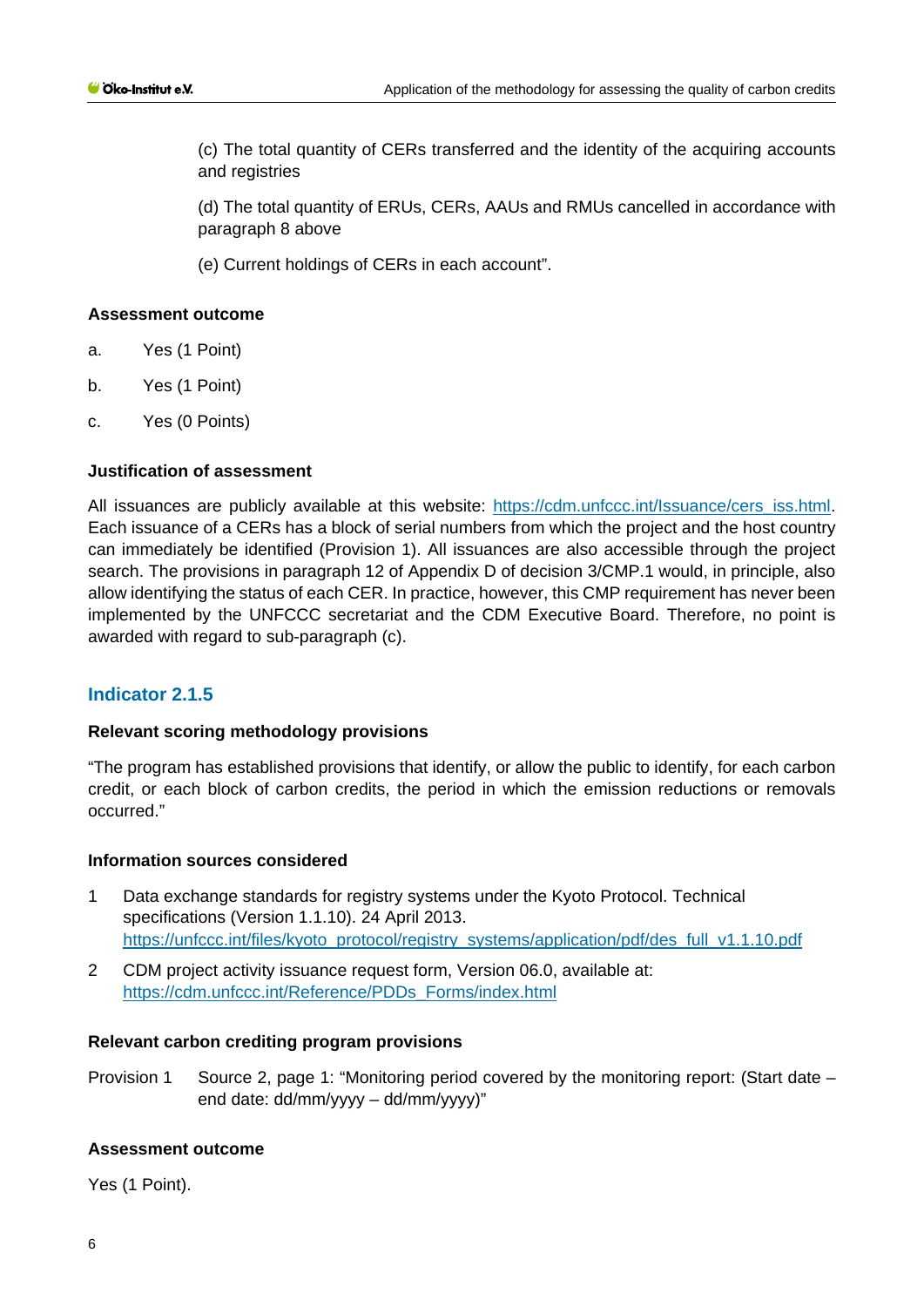# **Justification of assessment**

Under the CDM, CERs are issued in blocks of serial numbers (Source 1). For each monitoring period, information on the duration needs to be provided, including the start and end date (Provision 1). An issuance request is made for each monitoring report and a block of CERs is issued for each request. It is therefore possible to identify for each carbon credit the period in which the emission reductions or removals occurred.

# **Indicator 2.1.6**

# **Relevant scoring methodology provisions**

"The program administers a publicly accessible, transparent and easily searchable project database that provides relevant information needed to avoid double counting. The project database may operate as a separately functioning system or be incorporated as part of the program's registry system. The database provides a unique identifier for each project that can be cross-referenced with carbon credits issued in the program's registry, so that project information can be identified for every carbon credit issued within the registry.

The project database makes, moreover, the following information accessible, either by means of data entries or by means of documents made available through the database:

- a. A description of the project, including information on the mitigation technologies
- b. The emission sources, sinks, and greenhouse gases included in the calculation of the project's emission reductions or removals, along with the location(s) of all relevant sources and sinks
- c. The country and geographical location where the project is implemented, and any other information needed for the project to be unambiguously identified and distinguished from other projects that may occur in the same location
- d. The project owners."

# **Information sources considered**

- 1 CDM project standard for project activities, Version 03.0, CDM-EB93-A04-STAN, available at <https://cdm.unfccc.int/Reference/Standards/index.html>
- 2 CDM Website project search, available at<https://cdm.unfccc.int/Projects/projsearch.html>

# **Relevant carbon crediting program provisions**

Provision 1 Source 1, section 7.5.2, paragraph 35-37: "The project participants shall describe the proposed CDM project activity in the PDD to provide an understanding of the nature and the implementation of the project activity. When describing the proposed CDM project activity, the project participants shall provide, inter alia, the following information: (a) The title for the project activity; (b) The sectoral scopes linked to the methodologies applied and relevant to the project activity; (c) The purpose and a general description of the project activity, including how it contributes to the sustainable development of the host Party; (d) The physical/geographical location of the project activity; (e) The technologies/measures to be employed and/or